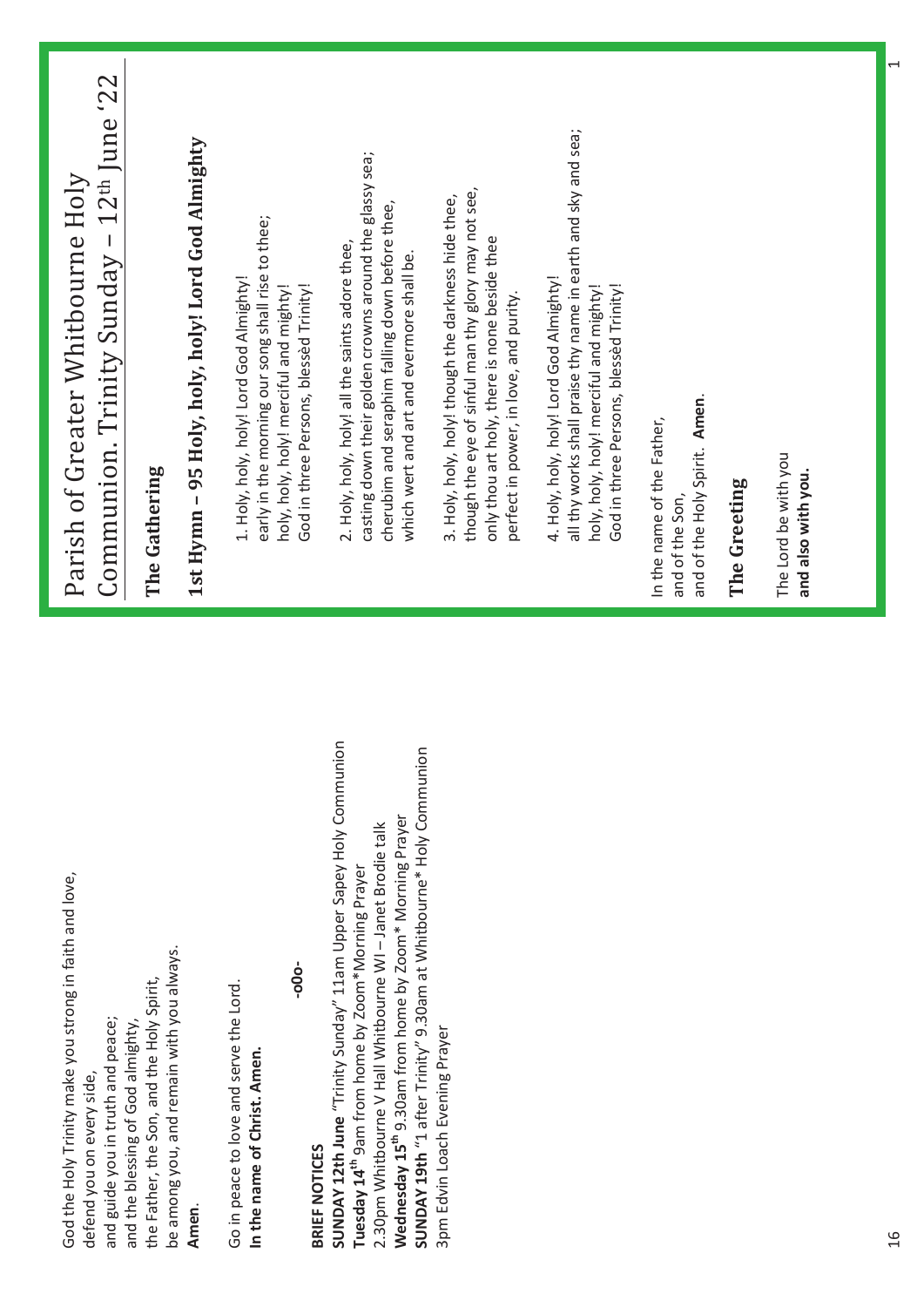## **Prayer of Preparation Prayer of Preparation**

**and from whom no secrets are hidden:**  and from whom no secrets are hidden: **and worthily magnify your holy name;**  and worthily magnify your holy name; **by the inspiration of your Holy Spirit,**  oy the inspiration of your Holy Spirit, **cleanse the thoughts of our hearts**  cleanse the thoughts of our hearts **that we may perfectly love you,**  that we may perfectly love you, **through Christ our Lord. Amen.**  through Christ our Lord. Amen. **to whom all hearts are open,**  to whom all hearts are open, **all desires known,**  all desires known, **Almighty God,**  Almighty God,

## **Prayers of Penitence Prayers of Penitence**

Let us therefore put away all anger and bitterness, all slander and malice, et us therefore put away all anger and bitterness, all slander and malice, e Holy Spirit. God the Father forgives us in Christ and heals us by the Holy Spirit. God the Father forgives us in Christ and heals us by th and confess our sins to God our redeemer. and confess our sins to God our redeemer.

**and grant that we may serve you in newness of life**  and grant that we may serve you in newness of life -or your Son our Lord Jesus Christ's sake, **For your Son our Lord Jesus Christ's sake, Almighty God, our heavenly Father,**  Almighty God, our heavenly Father, **and in what we have left undone. to the glory of your name. Amen.**  and in what we have left undone. **in thought, and word, and deed,**  the glory of your name. Amen. n thought, and word, and deed, **we have sinned against you,**  we have sinned against you, and repent of all our sins. **and repent of all our sins.**  forgive us all that is past; **forgive us all that is past; through our own fault,**  through our own fault, We are heartily sorry, **We are heartily sorry,** 

confirm and strengthen *us* in all goodness, confirm and strengthen us in all goodness, pardon and deliver *us* from all *our* sins, pardon and deliver us from all our sins, through Jesus Christ our Lord. **Amen**. through Jesus Christ our Lord. Amen. who forgives all who truly repent, who forgives all who truly repent, and keep *us* in life eternal; and keep us in life eternal; have mercy upon *us*, have mercy upon us, Almighty God, Almighty God,

#### **The Dismissal**  The Dismissal

# **4th Hymn – 180 Thou, whose almighty word**  4th Hymn - 180 Thou, whose almighty word

1. Thou, whose almighty word 1. Thou, whose almighty word and where the Gospel-day $\_$ and where the Gospel-day chaos and darkness heard, chaos and darkness heard, sheds not its glorious ray, hear us, we humbly pray, sheds not its glorious ray, hear us, we humbly pray, and took their flight; and took their flight; let there be light. et there be light.

2. Thou, who didst come to bring 2. Thou, who didst come to bring health to the sick in mind, nealth to the sick in mind, on thy redeeming wing on thy redeeming wing sight to the inly blind, O now to all mankind O now to all mankind sight to the inly blind, healing and sight, healing and sight, let there be light. et there be light.

and in earth's darkest place and in earth's darkest place bearing the lamp of grace, bearing the lamp of grace, 3. Spirit of truth and love, 3. Spirit of truth and love, move on the water's face, move on the water's face, speed forth thy flight; life-giving, holy Dove, life-giving, holy Dove, speed forth thy flight; let there be light. et there be light.

through the earth far and wide through the earth far and wide 4. Holy and blessèd Three, 4. Holy and blessed Three, boundless as ocean's tide boundless as ocean's tide Wisdom, Love, Might; rolling in fullest pride, Wisdom, Love, Might; rolling in fullest pride, let there be light. et there be light. glorious Trinity, glorious Trinity,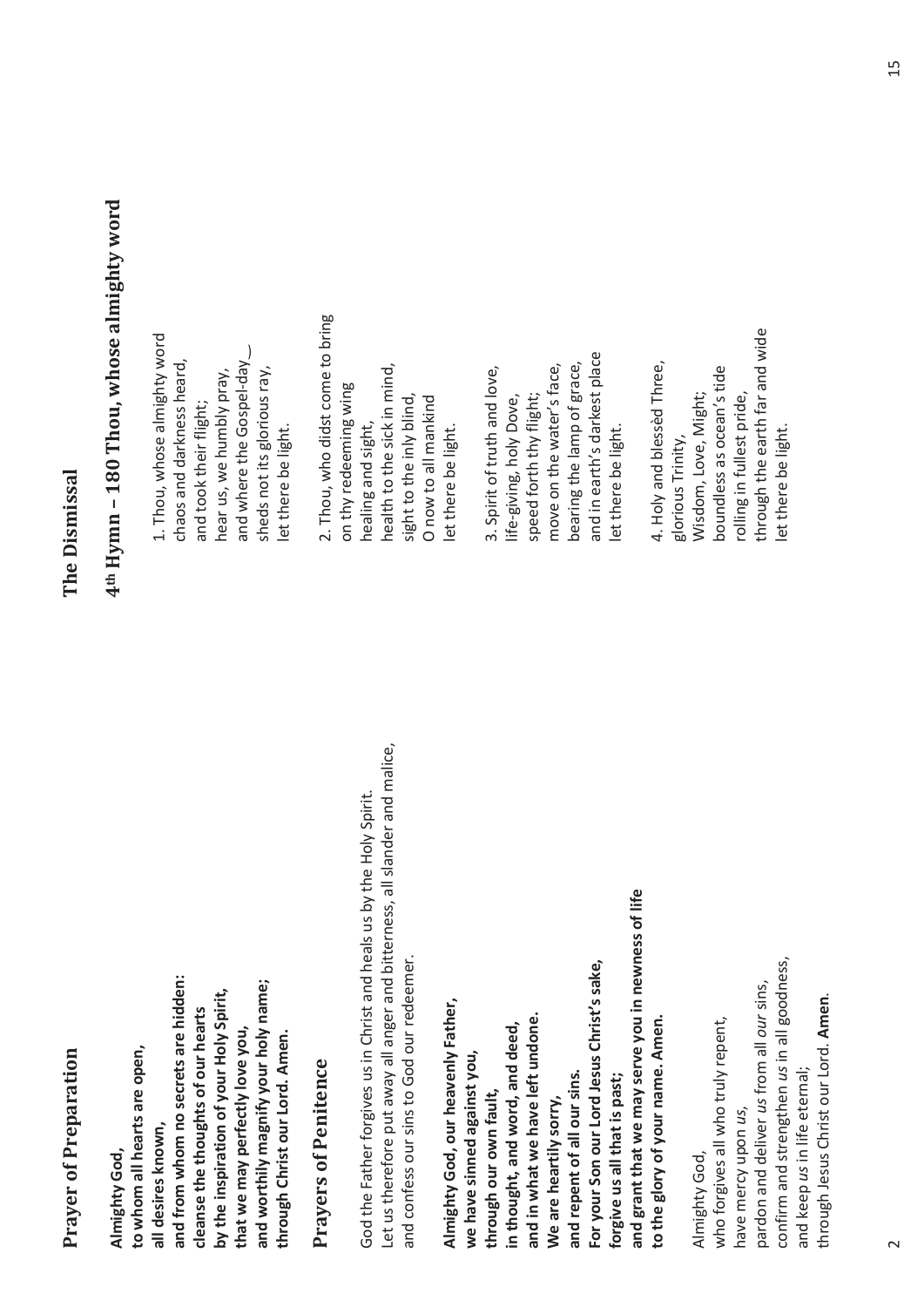**you take away the sin of the world,**  you take away the sin of the world, **grant us peace.**  grant us peace. **Lamb of God,**  Lamb of God.

## **Giving of Communion Giving of Communion**

**We are not worthy so much as to gather up the crumbs under your table.**  Ne are not worthy so much as to gather up the crumbs under your table. **We do not presume to come to this your table, merciful Lord, and that we may evermore dwell in him, and he in us. Amen.**  We do not presume to come to this your table, merciful Lord, and that we may evermore dwell in him, and he in us. Amen. **and our souls washed through his most precious blood,**  and our souls washed through his most precious blood, **that our sinful bodies may be made clean by his body**  that our sinful bodies may be made clean by his body. **so to eat the flesh of your dear Son Jesus Christ**  so to eat the flesh of your dear Son Jesus Christ **but in your manifold and great mercies.**  but in your manifold and great mercies. **whose nature is always to have mercy.**  whose nature is always to have mercy. **trusting in our own righteousness,**  trusting in our own righteousness, **Grant us therefore, gracious Lord,**  Grant us therefore, gracious Lord, But you are the same Lord **But you are the same Lord**  and to drink his blood, **and to drink his blood,** 

# **Prayer after Communion**  Prayer after Communion

you have revealed yourself as Father, Son and Holy Spirit, ou have revealed yourself as Father, Son and Holy Spirit, and live and reign in the perfect unity of love: and live and reign in the perfect unity of love: and evermore rejoice in your eternal glory, and evermore rejoice in your eternal glory, that we may know you in all your ways that we may know you in all your ways who are three Persons yet one God, who are three Persons yet one God, Almighty and eternal God, Almighty and eternal God, hold us firm in this faith, nold us firm in this faith, now and for ever. now and for ever. **Amen**.

**and given us a foretaste of the heavenly banquet**  and given us a foretaste of the heavenly banquet **that you have fed us in this sacrament,**  that you have fed us in this sacrament, **prepared for all peoples.**  orepared for all peoples. **united us with Christ,**  united us with Christ, **We thank you, Lord, Ne thank you, Lord, Amen.** 

#### **The Gloria**  The Gloria

**and peace to his people on earth.**  and peace to his people on earth. **Glory to God in the highest,**  Glory to God in the highest,

**we worship you, we give you thanks,**  we worship you, we give you thanks, **we praise you for your glory.**  we praise you for your glory. **almighty God and Father,**  almighty God and Father, **Lord God, heavenly King,**  Lord God, heavenly King,

**you are seated at the right hand of the Father:**  you are seated at the right hand of the Father: **Lord Jesus Christ, only Son of the Father,**  Lord Jesus Christ, only Son of the Father, **you take away the sin of the world:**  you take away the sin of the world: **Lord God, Lamb of God,**  Lord God, Lamb of God, **receive our prayer.**  receive our prayer. **have mercy on us;**  have mercy on us;

**you alone are the Most High, Jesus Christ,**  you alone are the Most High, Jesus Christ, **in the glory of God the Father. Amen.**  in the glory of God the Father. Amen. **For you alone are the Holy One,**  For you alone are the Holy One, **you alone are the Lord,**  you alone are the Lord, **with the Holy Spirit,**  with the Holy Spirit,

# **The Collect for Trinity Sunday**  The Collect for Trinity Sunday

that we may evermore be defended from all adversities; that we may evermore be defended from all adversities; to acknowledge the glory of the eternal Trinity to acknowledge the glory of the eternal Trinity through Jesus Christ your Son our Lord, you have given us your servants grace, and in the power of the divine majesty through Jesus Christ your Son our Lord, you have given us your servants grace, and in the power of the divine majesty by the confession of a true faith, who is alive and reigns with you, by the confession of a true faith, who is alive and reigns with you, Almighty and everlasting God, keep us steadfast in this faith, Almighty and everlasting God, keep us steadfast in this faith, in the unity of the Holy Spirit, n the unity of the Holy Spirit, one God, now and for ever. one God, now and for ever. to worship the Unity: to worship the Unity: **Amen**.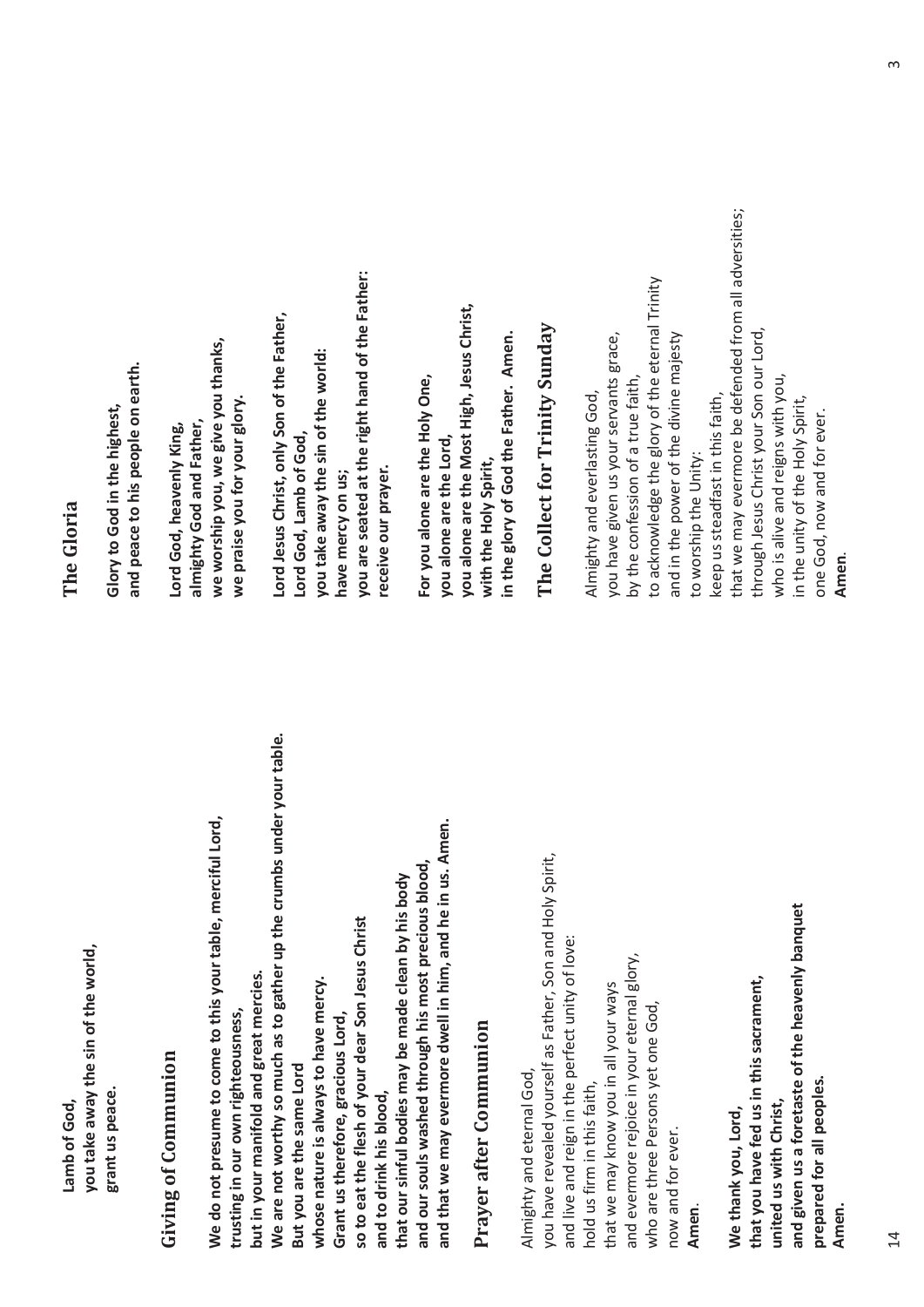## **The Liturgy of the Word**  The Liturgy of the Word

## **Proverbs 8:1-4. 22-31**  FIRST READING Proverbs 8:1-4. 22-31 **FIRST READING**

A reading from the book of Proverbs. A reading from the book of Proverbs.

master worker; and I was daily his delight, rejoicing before master worker; and I was daily his delight, rejoicing before him always, rejoicing in his inhabited world and delighting forth, when there were no springs abounding with water. Before the mountains had been shaped, before the hills, I – when he had not yet made earth and nim always, rejoicing in his inhabited world and delighting was brought forth - when he had not yet made earth and ields, or the world's first bits of soil. When he established fields, or the world's first bits of soil. When he established orth, when there were no springs abounding with water. Thus says the wisdom of God: Does not wisdom call, and Before the mountains had been shaped, before the hills, Thus says the wisdom of God: Does not wisdom call, and does not understanding raise her voice? On the heights, beside the gates in front of the town, at the entrance of he assigned to the sea its limit, so that the waters might does not understanding raise her voice? On the heights, of the earth. When there were no depths I was brought ne assigned to the sea its limit, so that the waters might beside the gates in front of the town, at the entrance of Ages ago I was set up, at the first, before the beginning Ages ago I was set up, at the first, before the beginning of the earth. When there were no depths I was brought the heavens, I was there, when he drew a circle on the beside the way, at the crossroads she takes her stand; the heavens, I was there, when he drew a circle on the not transgress his command, when he marked out the not transgress his command, when he marked out the oundations of the earth, then I was beside him, like a foundations of the earth, then I was beside him, like a the portals she cries out: "To you, O people, I call, and face of the deep, when he made firm the skies above, beside the way, at the crossroads she takes her stand; the portals she cries out: "To you, O people, I call, and beginning of his work, the first of his acts of long ago. when he established the fountains of the deep, when ace of the deep, when he made firm the skies above, when he established the fountains of the deep, when beginning of his work, the first of his acts of long ago. my cry is to all that live. The LORD created me at the my cry is to all that live. The LORD created me at the n the human race." in the human race." was brought forth

#### PSALM Psalm 8 **PSALM Psalm 8**

R How exalted is your name in all the world! R How exalted is your name in all the world!

You have set up a stronghold against your adversaries, You have set up a stronghold against your adversaries, your majesty is praised above the heavens. your majesty is praised above the heavens. how exalted is your name in all the world! how exalted is your name in all the world! Out of the mouths of infants and children Out of the mouths of infants and children O Lord our governor, O Lord our governor,

we worship you, Father almighty, we worship you, Father almighty, in songs of everlasting praise: in songs of everlasting praise:

**Blessing and honour and glory and power**  Blessing and honour and glory and power **be yours for ever and ever. Amen**. be yours for ever and ever. Amen.

**The Lord's Prayer**  The Lord's Prayer

Let us pray with confidence as our Saviour has taught us Let us pray with confidence as our Saviour has taught us

**as we forgive those who trespass against us.**  as we forgive those who trespass against us. **And lead us not into temptation; Give us this day our daily bread.**  And lead us not into temptation; Give us this day our daily bread. **Our Father, who art in heaven,**  Our Father, who art in heaven, **And forgive us our trespasses,**  And forgive us our trespasses, on earth as it is in heaven. **on earth as it is in heaven. For thine is the kingdom, the power and the glory, for ever and ever. Amen.**  for ever and ever. Amen. For thine is the kingdom, the power and the glory, **but deliver us from evil.**  but deliver us from evil. **hallowed be thy name;**  hallowed be thy name; **thy kingdom come;**  thy kingdom come; thy will be done; **thy will be done;** 

## **Breaking of the Bread Breaking of the Bread**

Every time we eat this bread and drink this cup, Every time we eat this bread and drink this cup, **we proclaim the Lord's death until he comes.**  we proclaim the Lord's death until he comes.

**you take away the sin of the world,**  you take away the sin of the world, **have mercy on us.**  have mercy on us. **Lamb of God,**  Lamb of God,

**you take away the sin of the world,**  you take away the sin of the world, **have mercy on us.**  have mercy on us. **Lamb of God,**  Lamb of God,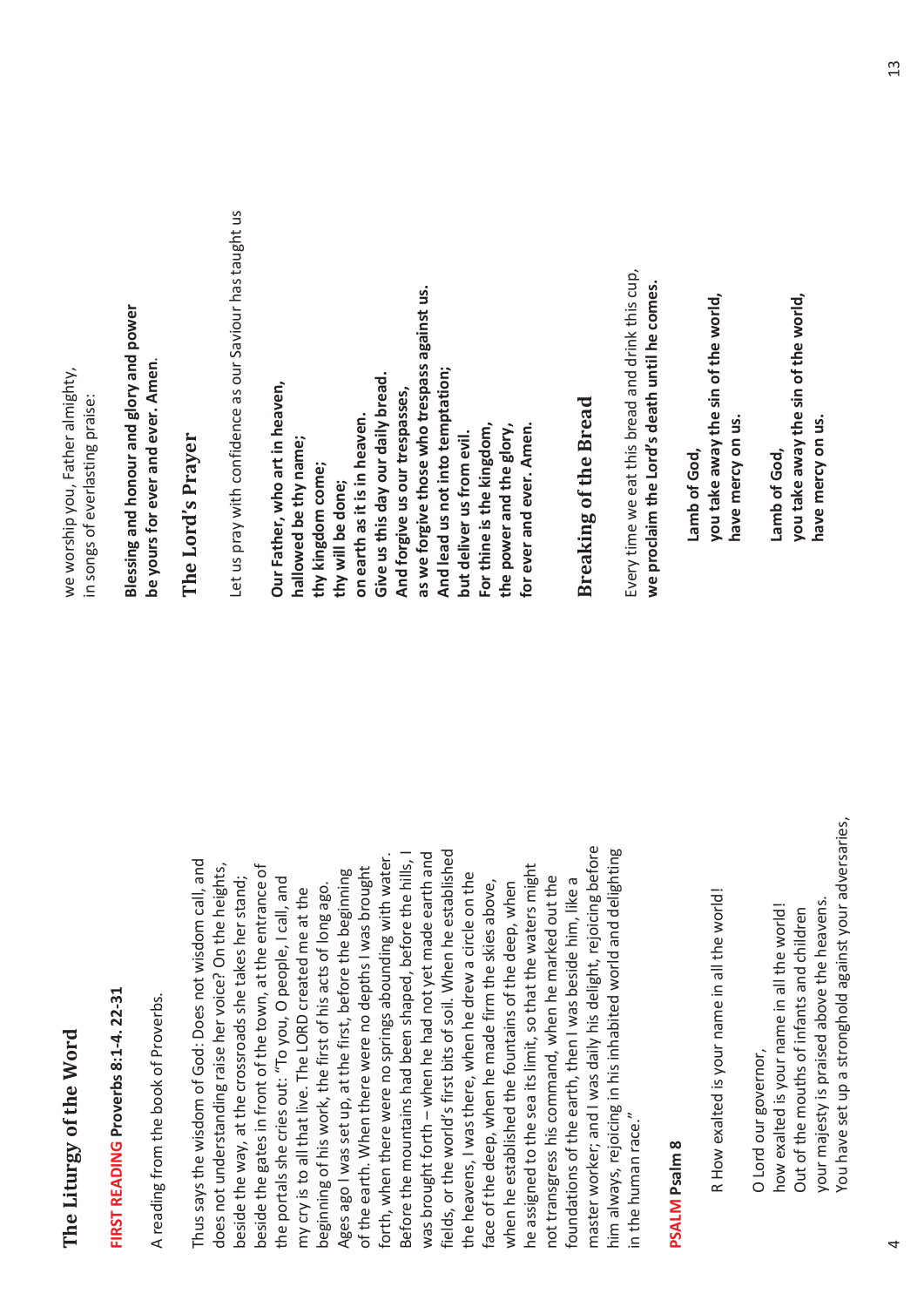| he broke it and gave it to his disciples, saying:                          | to quell the enemy and the avenger. R                        |
|----------------------------------------------------------------------------|--------------------------------------------------------------|
| Take, eat; this is my body which is given for you;                         |                                                              |
| do this in remembrance of me.                                              | When I consider your heavens, the work of your fingers,      |
|                                                                            | the moon and the stars you have set in their courses,        |
| In the same way, after supper                                              | What are mortals, that you should be mindful of them?        |
| he took the cup and gave you thanks;                                       | mere human beings, that you should seek them out?            |
| he gave it to them, saying:                                                | You have made them little lower than the angels;             |
| Drink this, all of you;                                                    | you adorn them with glory and honour. R                      |
| this is my blood of the new covenant,                                      |                                                              |
| which is shed for you and for many for the forgiveness of sins.            | You give them mastery over the works of your hands;          |
| Do this, as often as you drink it,                                         | and put all things under their feet,                         |
| in remembrance of me.                                                      | All sheep and oxen,                                          |
|                                                                            | even the wild beasts of the field,                           |
| Therefore, heavenly Father,                                                | The birds of the air, the fish of the sea,                   |
| we remember his offering of himself                                        | and whatsoever walks in the paths of the sea.                |
| made once for all upon the cross;                                          | O Lord our governor,                                         |
| we proclaim his mighty resurrection and glorious ascension;                | how exalted is your name in all the world! R                 |
| we look for the coming of your kingdom,                                    |                                                              |
| and with this bread and this cup                                           | SECOND READING Romans 5:1-5                                  |
| we make the memorial of Christ your Son our Lord.                          |                                                              |
|                                                                            | A reading from the letter of Paul to the Romans.             |
| Great is the mystery of faith:                                             |                                                              |
| Christ has died:                                                           | Since we are justified by faith, we have peace with God      |
| Christ is risen:                                                           | through our Lord Jesus Christ, through whom we have          |
| Christ will come again.                                                    | obtained access to this grace in which we stand; and we      |
|                                                                            | boast in our hope of sharing the glory of God. And not       |
| Accept through him, our great high priest,                                 | only that, but we also boast in our sufferings, knowing that |
| this our sacrifice of thanks and praise,                                   | suffering produces endurance, and endurance produces         |
| and as we eat and drink these holy gifts                                   | character, and character produces hope, and hope does        |
| in the presence of your divine majesty,                                    | not disappoint us, because God's love has been poured        |
| renew us by your Spirit,                                                   | into our hearts through the Holy Spirit that has been given  |
| inspire us with your love                                                  | to us.                                                       |
| and unite us in the body of your Son,                                      |                                                              |
| Jesus Christ our Lord.                                                     | This is the word of the Lord.                                |
|                                                                            | Thanks be to God.                                            |
| Through him, and with him, and in him,<br>in the unity of the Holy Spirit, |                                                              |
|                                                                            |                                                              |

12

with all who stand before you in earth and heaven,

with all who stand before you in earth and heaven,

 $\overline{5}$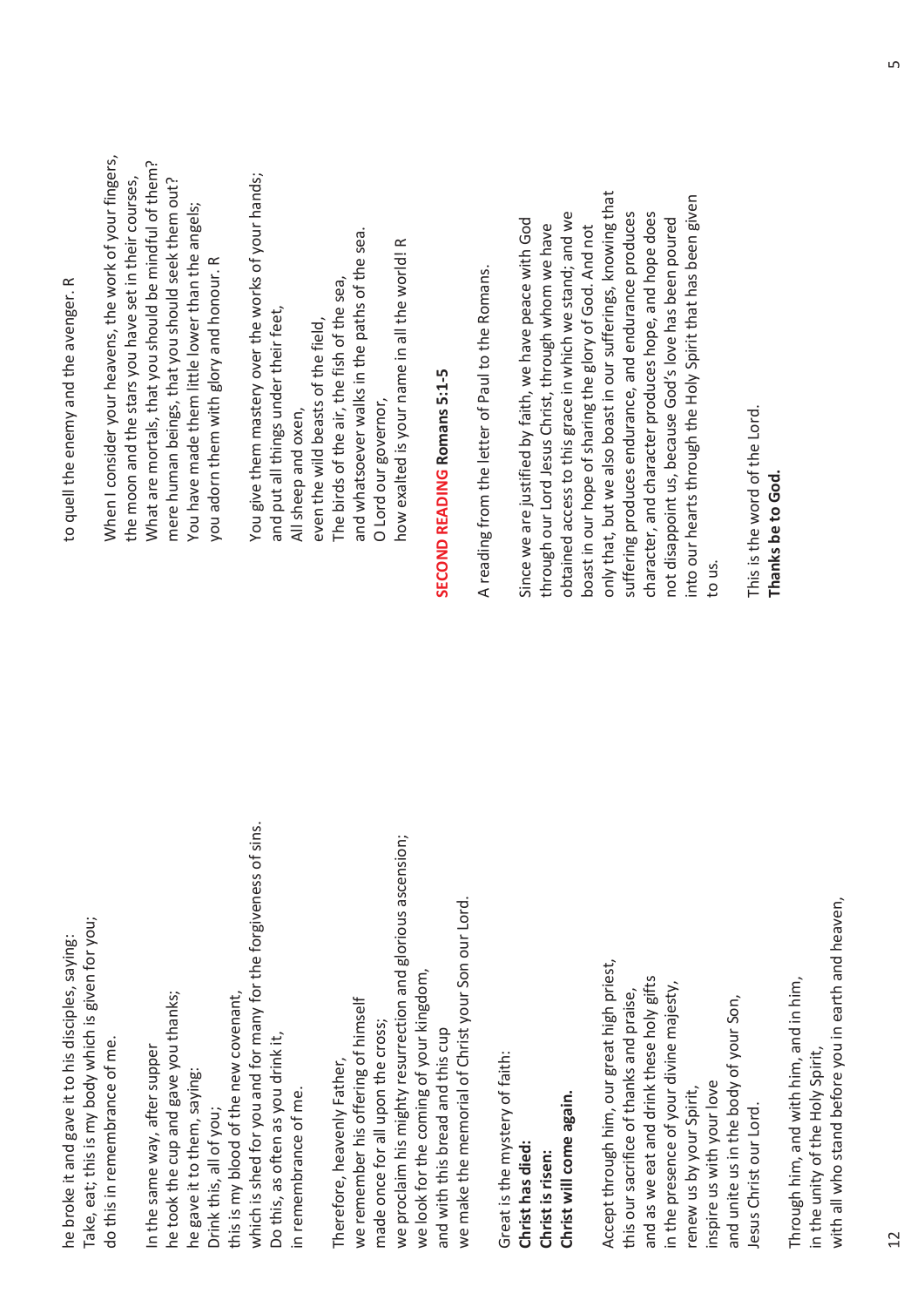# **2nd Hymn – 355 Father all-powerful (pt 1)**

1. Father all-pow-erful, thine is the kingdom, 1. Father all-pow-erful, thine is the kingdom, gently thou carest for each of thy children, gently thou carest for each of thy children, thine is the pow-er, the glory of love; lovingly sending thy Son from above. thine is the pow-er, the glory of love; lovingly sending thy Son from above.

3. Crucified Jesus, thou bearest our wickedness, 3. Crucified Jesus, thou bearest our wickedness, mighty Redeemer, despite our unworthiness, mighty Redeemer, despite our unworthiness, now thou art risen that all men may live; now thou art risen that all men may live; thou in thy mercy our sins dost forgive. thou in thy mercy our sins dost forgive.

still thou dost feed us by prayer and by sacrament, still thou dost feed us by prayer and by sacrament, 5. Comforter, Spirit, thou camest at Pentecost, 5. Comforter, Spirit, thou camest at Pentecost, pouring thy grace on thy Church here below; pouring thy grace on thy Church here below; till all creation thy glory shall know. till all creation thy glory shall know.

may we adore thee for time and eternity, may we adore thee for time and eternity, bind in thy love every nation and race: bind in thy love every nation and race: Father, Redeemer, and Spirit of grace. Father, Redeemer, and Spirit of grace. 7. Holiest Trinity, perfect in Unity, 7. Holiest Trinity, perfect in Unity,

### GOSPEL READING - John 16:12-15 **– John 16:12-15 GOSPEL READING**

one God, who was, and who is, and who is to come, the Almighty. one God, who was, and who is, and who is to come, the Almighty. Glory to the Father, and to the Son, and to the Holy Spirit, Glory to the Father, and to the Son, and to the Holy Spirit, Alleluia, alleluia. Alleluia, alleluia. **Alleluia**.

Hear the Gospel of our Lord Jesus Christ according to John Hear the Gospel of our Lord Jesus Christ according to John Glory to you, O Lord. **Glory to you, O Lord.**

truth comes, he will guide you into all the truth; for he will to you, but you cannot bear them now. When the Spirit of to you, but you cannot bear them now. When the Spirit of truth comes, he will guide you into all the truth; for he will esus said to his disciples: "I still have many things to say He will glorify me, because he will take what is mine and He will glorify me, because he will take what is mine and Jesus said to his disciples: "I still have many things to say not speak on his own, but will speak whatever he hears, not speak on his own, but will speak whatever he hears, and he will declare to you the things that are to come. and he will declare to you the things that are to come.

Let us give thanks to the Lord our God. Let us give thanks to the Lord our God. It is right to give thanks and praise. **It is right to give thanks and praise.** 

and of the Holy Spirit, without any difference or inequality. and of the Holy Spirit, without any difference or inequality. For with your only-begotten Son and the Holy Spirit For with your only-begotten Son and the Holy Spirit your true and only Son, worthy of all worship, your true and only Son, worthy of all worship, always and everywhere to give you thanks, always and everywhere to give you thanks, and the Holy Spirit, advocate and guide. and the Holy Spirit, advocate and guide. It is indeed right, our duty and our joy, holy Father, almighty and eternal God. noly Father, almighty and eternal God. t is indeed right, our duty and our joy, We, your holy Church, acclaim you, And so with angels and archangels, And so with angels and archangels, We, your holy Church, acclaim you, one in being and equal in majesty. one in being and equal in majesty. All that you reveal of your glory, All that you reveal of your glory, the same we believe of the Son the same we believe of the Son Father of majesty unbounded, Father of majesty unbounded, we sing for ever of your glory: with cherubim and seraphim, we sing for ever of your glory: with cherubim and seraphim, you are one God, one Lord. you are one God, one Lord. Three Persons we adore, Three Persons we adore,

**Blessed is he who comes in the name of the Lord.**  Blessed is he who comes in the name of the Lord. **heaven and earth are full of your glory.**  heaven and earth are full of your glory. **God of power and might,**  God of power and might, Hosanna in the highest. **Hosanna in the highest. Hosanna in the highest.**  Hosanna in the highest. **Holy, holy, holy Lord,**  Holy, holy, holy Lord,

and as we follow his example and obey his command, and as we follow his example and obey his command, grant that by the power of your Holy Spirit through your Son our Saviour Jesus Christ, through your Son our Saviour Jesus Christ, grant that by the power of your Holy Spirit Accept our praises, heavenly Father, Accept our praises, heavenly Father, may be to us his body and his blood; may be to us his body and his blood; these gifts of bread and wine these gifts of bread and wine

who, in the same night that he was betrayed, who, in the same night that he was betrayed, took bread and gave you thanks; took bread and gave you thanks;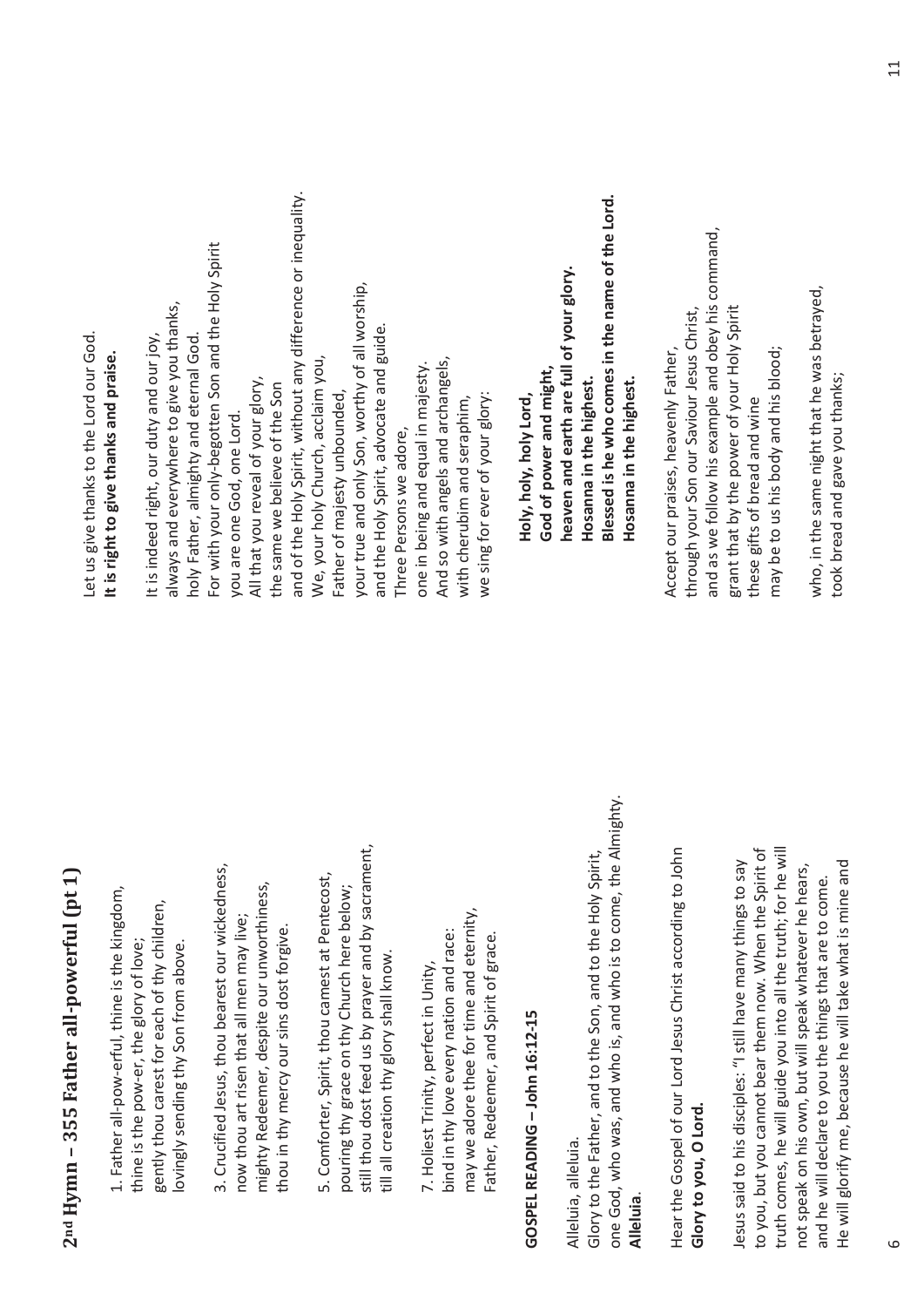with many a conflict, many a doubt, 2. Just as I am, though tossed about 2. Just as I am, though tossed about with many a conflict, many a doubt, fightings and fears within, without, fightings and fears within, without, O Lamb of God, I come. O Lamb of God, I come.

3. Just as I am, poor, wretched, blind; 3. Just as I am, poor, wretched, blind; sight, riches, healing of the mind, sight, riches, healing of the mind, yea, all I need, in thee to find, yea, all I need, in thee to find, O Lamb of God, I come. O Lamb of God, I come.

wilt welcome, pardon, cleanse, relieve: wilt welcome, pardon, cleanse, relieve: 4. Just as I am, thou wilt receive, 4. Just as I am, thou wilt receive, because thy promise I believe, because thy promise I believe, O Lamb of God, I come. O Lamb of God, I come.

now to be thine, yea, thine alone, 5. Just as I am (thy love unknown now to be thine, yea, thine alone, 5. Just as I am (thy love unknown has broken every barrier down), has broken every barrier down), O Lamb of God, I come. O Lamb of God, I come.

the breadth, length, depth, and height to prove, the breadth, length, depth, and height to prove, 6. Just as I am, of that free love 6. Just as I am, of that free love here for a season, then above, here for a season, then above, O Lamb of God, I come. O Lamb of God, I come.

and make us branches of the true vine. and make us branches of the true vine. give us the bread of everlasting life, give us the bread of everlasting life, Holy God, holy and strong, Holy God, holy and strong, holy and immortal, noly and immortal, **Amen**.

## **The Eucharistic Prayer**  The Eucharistic Prayer

**His Spirit is with us.**  His Spirit is with us. The Lord is here. The Lord is here.

**We lift them to the Lord.** We lift them to the Lord. Lift up your hearts. Lift up your hearts.

reason I said that he will take what is mine and declare it reason I said that he will take what is mine and declare it declare it to you. All that the Father has is mine. For this declare it to you. All that the Father has is mine. For this to you."

This is the Gospel of the Lord. This is the Gospel of the Lord. **Praise to you, O Christ.**  Praise to you, O Christ.

### **Sermon**

#### **The Creed**  The Creed

**of all that is, seen and unseen.**  of all that is, seen and unseen. **maker of heaven and earth,**  maker of heaven and earth, **the Father, the Almighty,**  the Father, the Almighty, **We believe in one God,**  We believe in one God,

**He will come again in glory to judge the living and the dead,**  He will come again in glory to judge the living and the dead, For us and for our salvation he came down from heaven, **For us and for our salvation he came down from heaven, was incarnate from the Holy Spirit and the Virgin Mary**  was incarnate from the Holy Spirit and the Virgin Mary **For our sake he was crucified under Pontius Pilate;**  For our sake he was crucified under Pontius Pilate; and is seated at the right hand of the Father. **and is seated at the right hand of the Father. We believe in one Lord, Jesus Christ,**  We believe in one Lord, Jesus Christ, **through him all things were made. he suffered death and was buried.**  through him all things were made. **and his kingdom will have no end. in accordance with the Scriptures;**  he suffered death and was buried. in accordance with the Scriptures; and his kingdom will have no end. **eternally begotten of the Father,**  eternally begotten of the Father, **God from God, Light from Light,**  God from God, Light from Light, **On the third day he rose again**  On the third day he rose again of one Being with the Father; **of one Being with the Father; he ascended into heaven**  he ascended into heaven **true God from true God,**  true God from true God, **the only Son of God,**  begotten, not made, **begotten, not made,**  and was made man. **and was made man.**  the only Son of God,